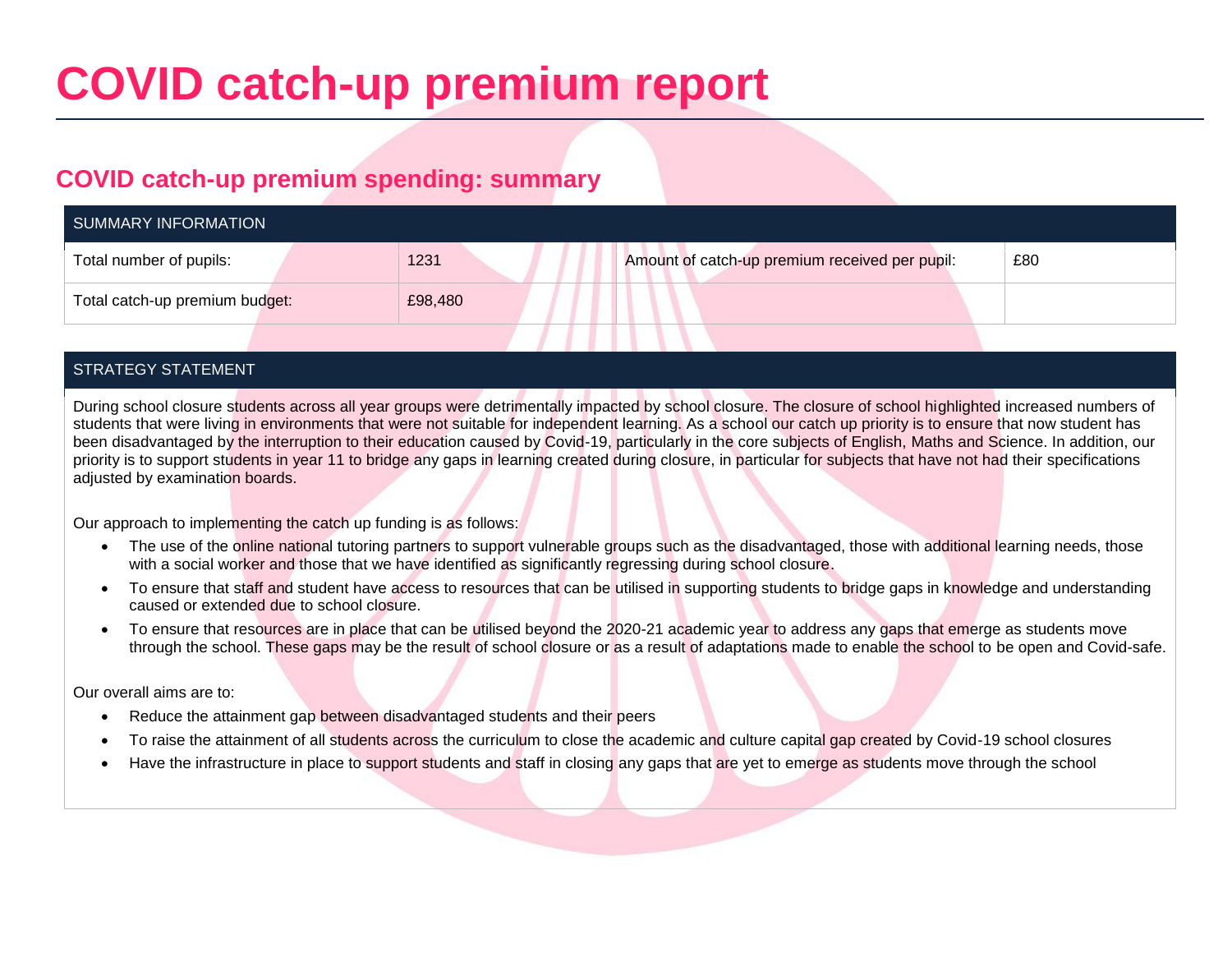## **Barriers to learning**

|                           | BARRIERS TO FUTURE ATTAINMENT                                                                              |
|---------------------------|------------------------------------------------------------------------------------------------------------|
|                           | Academic barriers:                                                                                         |
| A                         | Lower levels of literacy and numeracy in comparison to cohorts at the same stage of their academic careers |
| B                         | Capacity within the curriculum timetable to put on additional groups in school                             |
| ${\bf C}$                 | Progress of disadvantaged students                                                                         |
|                           |                                                                                                            |
|                           | ADDITIONAL BARRIERS                                                                                        |
| <b>External barriers:</b> |                                                                                                            |
| D                         | Lack of a suitable learning environment at home.                                                           |
| E                         | Attendance of vulnerable groups                                                                            |
| $\mathsf F$               | Parental support capability                                                                                |
|                           |                                                                                                            |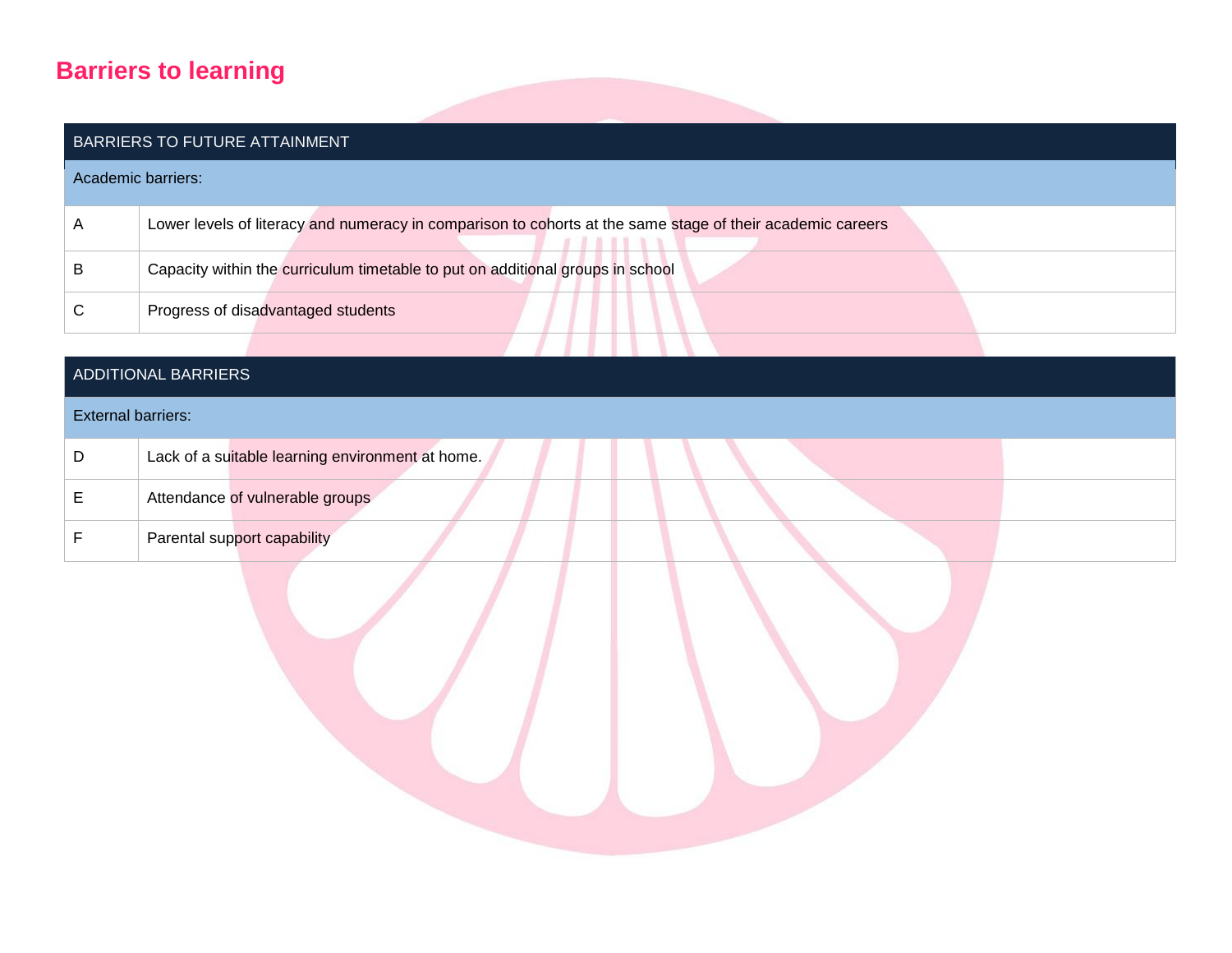## **Planned expenditure**

#### Quality of teaching for all

| Action                                                                                                                                                                 | Intended outcome<br>and success criteria                                                                                    | What's the evidence and<br>rationale for this choice?                                                                                                                                                                                                                                                                                                                                  | How will you make sure it's<br>implemented well?                                                                                                                              | Staff lead                                                          | When will you<br>review this? |
|------------------------------------------------------------------------------------------------------------------------------------------------------------------------|-----------------------------------------------------------------------------------------------------------------------------|----------------------------------------------------------------------------------------------------------------------------------------------------------------------------------------------------------------------------------------------------------------------------------------------------------------------------------------------------------------------------------------|-------------------------------------------------------------------------------------------------------------------------------------------------------------------------------|---------------------------------------------------------------------|-------------------------------|
| Key equipment such<br>as webcams,<br>microphones and<br>headphones                                                                                                     | To furnish a study<br>area for students to<br>access virtual or<br>remote resources at<br>school                            | EEF identifies access to technology<br>as a barrier for many students,<br>particularly those from<br>disadvantaged backgrounds.<br>Creating an environment at school<br>where students can access<br>technology will aid learning via<br>direct access but also<br>familiarisation with technology,<br>which will support online learning<br>via virtual events or remote<br>resources | Monitoring of designated areas via<br>registers<br>Staff supervision of key areas<br>Development of virtual/ remote<br>resources as directed within<br>performance management | Heads of<br>Faculty                                                 | Half termly                   |
| CPD training for staff<br>based around key<br>areas where gaps<br>emerge such as<br>numeracy and literacy.<br>Also around training to<br>support vulnerable<br>groups. | To enable teachers<br>to support students<br>in closing gaps<br>created by school<br>closure                                | Research into this area is<br>constantly developing and evolving<br>- to be aware of the latest<br>initiatives it is essential we can<br>respond to these opportunities                                                                                                                                                                                                                | CPD courses explored by CPD<br>lead<br>CPD requests vetted by CPD lead<br>and Heads of Faculty upon<br>members of staff making the<br>requests                                | Lead<br>Practitioner                                                | Half termly                   |
| Purchasing additional<br>textbooks/ key texts<br>within subjects                                                                                                       | To enable students<br>to work away from<br>the school site<br>guiding by in-house<br>produced guidance                      | Lack of resources is a key factor<br>that grows the attainment and<br>progress gap                                                                                                                                                                                                                                                                                                     | Detailed application process to<br>release funding for textbooks                                                                                                              | Deputy<br><b>Headteacher</b><br>(Progress) /<br>Heads of<br>Faculty | Half termly                   |
| Employment of key<br>staff in curriculum<br>areas                                                                                                                      | To enable increased<br>intervention to take<br>place and timetable<br>support groups within<br>English, Math and<br>Science | Smaller class sizes support<br>progress                                                                                                                                                                                                                                                                                                                                                | Overview of timetabling.<br>Intervention as indicated by data<br>drops in 2021-22                                                                                             | HT/DHT                                                              | 3 data points<br>in 2021-22   |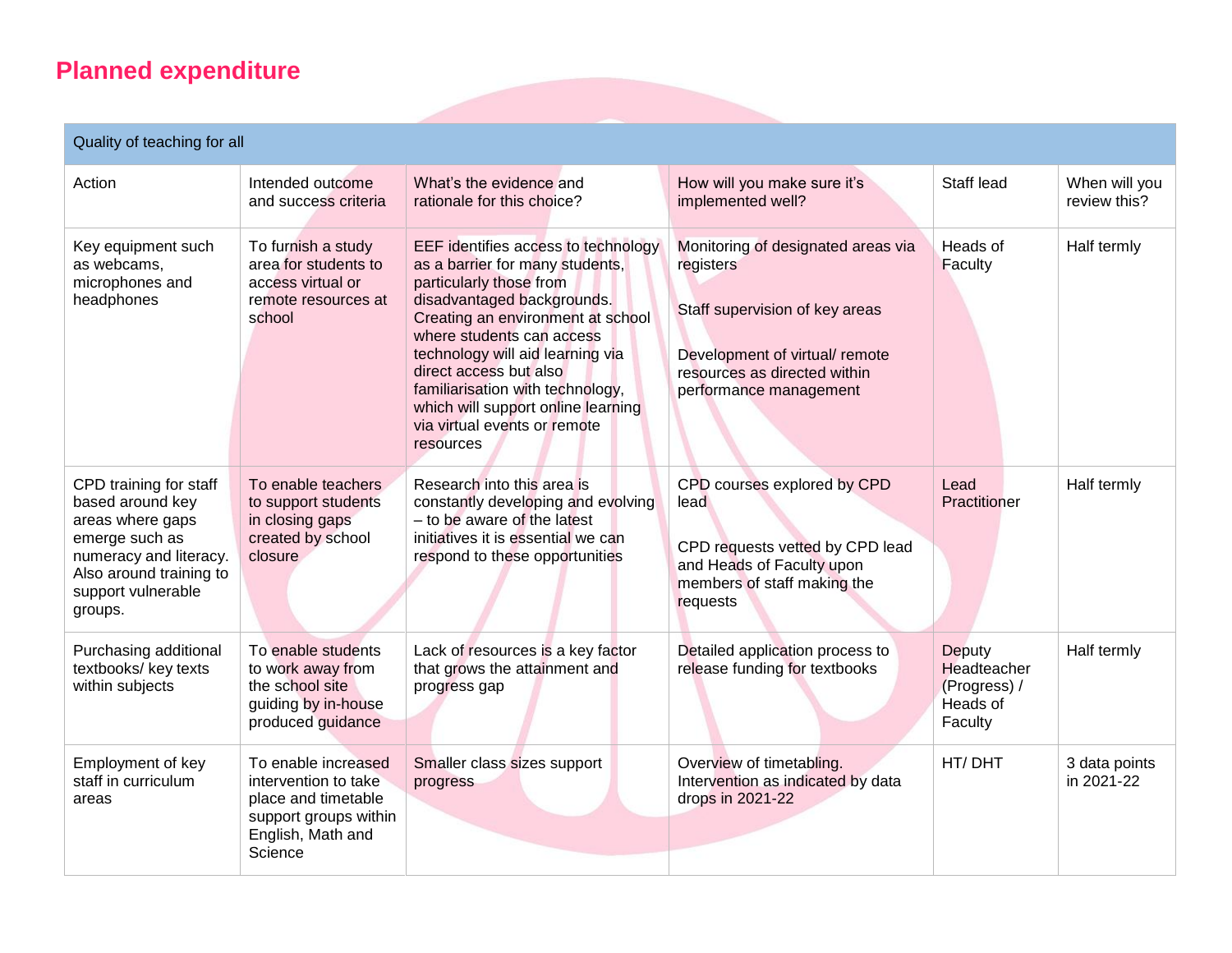| Expansion of the<br>school's mentoring<br>programme and rolling<br>support sessions<br>delivered by experts to<br>close gaps | To support student<br>progress across the<br>curriculum and<br>across year groups                                                                            | Role models and bespoke support<br>is a well-recognized tool to aid<br>progress                                                                                                                                                                                                                                                                        | Calendared sessions and training<br>for mentors                                                                                                                                                                                                        | DHT/<br>Associate<br>Leader                         | After each<br>calendared<br>mentor<br>session and<br>data points<br>throughout the<br>year. |
|------------------------------------------------------------------------------------------------------------------------------|--------------------------------------------------------------------------------------------------------------------------------------------------------------|--------------------------------------------------------------------------------------------------------------------------------------------------------------------------------------------------------------------------------------------------------------------------------------------------------------------------------------------------------|--------------------------------------------------------------------------------------------------------------------------------------------------------------------------------------------------------------------------------------------------------|-----------------------------------------------------|---------------------------------------------------------------------------------------------|
|                                                                                                                              |                                                                                                                                                              | $\mu$ mw                                                                                                                                                                                                                                                                                                                                               |                                                                                                                                                                                                                                                        | Total budgeted cost:                                | £40000-45000<br>(Take up of<br>mentoring)                                                   |
| <b>Targeted support</b>                                                                                                      |                                                                                                                                                              |                                                                                                                                                                                                                                                                                                                                                        |                                                                                                                                                                                                                                                        |                                                     |                                                                                             |
| Action                                                                                                                       | Intended outcome<br>and success criteria                                                                                                                     | What's the evidence and<br>rationale for this choice?                                                                                                                                                                                                                                                                                                  | How will you make sure it's<br>implemented well?                                                                                                                                                                                                       | Staff lead                                          | When will you<br>review this?                                                               |
| National tutoring<br>program                                                                                                 | To close the<br>attainment gap<br>between the<br>disadvantaged and<br>their peers.<br>To decrease the gap<br>between vulnerable<br>groups and their<br>peers | The performance of disadvantaged<br>students in comparison to their<br>peers has been a long term area<br>for development. Progress towards<br>this goal was hampered by school<br>closure. Evidence and experience<br>suggests that small group<br>intervention on school site<br>supervised by teachers is more<br>effective than other intervention | Selection of students rigorously<br>reviewed by DHT (Progress)<br>Supervision of students on school<br>site as they access the sessions<br>Quality assurance of the program<br>via student voice<br>Tailoring sessions based on<br>internal assessment | DHT progress<br>Heads of<br>Faculty                 | Monthly                                                                                     |
| Increased counsellor<br>provision                                                                                            | To limit the impact of<br>school closure and<br>national restrictions<br>on the mental<br>wellbeing of students                                              | A survey carried out by the school<br>highlighted that students are<br>struggling with their wellbeing since<br>returning to school. Counselling<br>has been the most effective support<br>mechanism for these students                                                                                                                                | Clear process in place to ensure<br>that the correct students are<br>accessing the support<br>Regular review of the progress<br>made in sessions via student voice<br>and communication with<br>counsellors                                            | <b>DHT</b><br>Behaviour,<br>safety and<br>wellbeing | Half termly                                                                                 |
| Total budgeted cost:                                                                                                         |                                                                                                                                                              |                                                                                                                                                                                                                                                                                                                                                        |                                                                                                                                                                                                                                                        |                                                     | £35000-40000<br>(Take up of<br>NTP)                                                         |